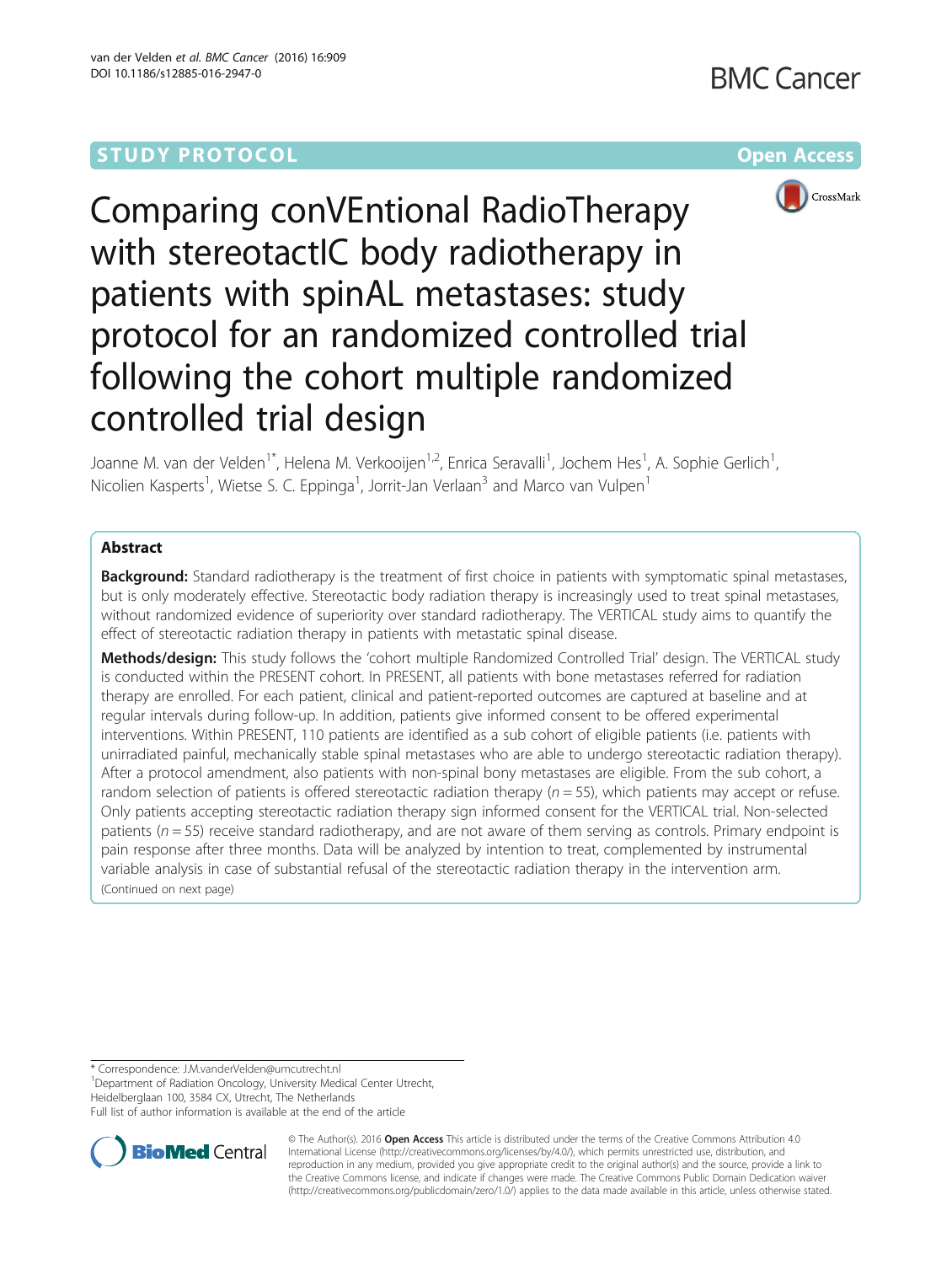# (Continued from previous page)

**Discussion:** This study is designed to quantify the treatment response after (stereotactic) radiation therapy in patients with symptomatic spinal metastases. This is the first randomized study in palliative care following the cohort multiple Randomized Controlled Trial design. This design addresses common difficulties associated with classic pragmatic randomized controlled trials, such as disappointment bias in patients allocated to the control arm, slow recruitment, and poor generalizability.

Trial registration: The Netherlands Trials Register number NL49316.041.14. ClinicalTrials.gov registration number [NCT02364115](https://www.clinicaltrials.gov/ct2/show/NCT02364115). Date of trial registration February 1, 2015.

Keywords: VERTICAL trial, Randomized controlled trial, Cohort multiple Randomized Controlled Trial design, Spinal metastases, Bone metastases, Pain, Stereotactic body radiotherapy

# Background

Bone metastases are a frequent distant manifestation of cancer, with the spinal column being the most common site [[1](#page-8-0)]. Spinal metastases can induce cancer-related pain, mechanical instability, and neural compression, thereby causing morbidity and impacting on quality of life (QOL). Treatment is aimed at pain relief and prevention of neurological deficits. The treatment for most patients with symptomatic spinal metastases is standard external beam radiotherapy [[2](#page-8-0)], which is moderately effective: around 60% of patients who undergo external beam radiotherapy experience pain relief [[3](#page-8-0)]. Furthermore, pain relief is often incomplete with complete pain response rates ranging from 0 and 23% [[3](#page-8-0)] and one in five patients needs reirradiation [[4](#page-8-0)]. Escalating the dose to the metastatic site might improve the pain response and prolong the duration of pain relief [\[5\]](#page-8-0). Dose escalation to spinal tumors using standard radiotherapy is complicated by the low tolerance of the spinal cord to radiation. Stereotactic body radiotherapy (SBRT) is able to deliver precise high-dose radiation to spinal metastases in single or multiple fractions, while sparing surrounding healthy tissues. Phase I and II studies have suggested that, for selected groups of patients, SBRT for spinal metastases may be accurate, safe, and effective [[5, 6](#page-8-0)], with complete pain response in 54% of patients six months after SBRT [\[7](#page-8-0)]. Other authors even reported overall pain response rates around 90% [\[8](#page-8-0)–[10\]](#page-8-0). To date however, no randomized controlled studies have been performed so equipoise still exist on the effectiveness of SBRT in comparison to standard radiotherapy. Therefore, we designed a pragmatic randomized controlled trial to compare conVEntional RadioTherapy with stereotactIC body radiotherapy in patients with spinAL metastases (VERTICAL) following the CONSORT statement [[11](#page-8-0)].

## Methods/design

# Study design

This study is conducted within the Prospective Evaluation of interventional StudiEs on boNe meTastases (PRESENT) cohort [[12](#page-8-0)]. All patients with bone metastases referred to the departments or radiation oncology or

orthopedic surgery of the University Medical Center Utrecht are asked to participate in this prospective, observational cohort. Baseline and follow-up data are collected from clinical files, and patient-reported outcomes (PROMs, i.e. a pain inventory and QOL questionnaires) are collected at fixed time intervals. This study follows the cohort multiple randomized controlled trial (cmRCT) design as described by Relton and colleagues [[13\]](#page-8-0).

## Patient recruitment

At enrollment, patients give informed consent for collection of clinical and survival data, and can opt-in to provide PROMs. In addition, in a separate question, we ask patients for their broad consent for future randomization in trials that will investigate the effectiveness of experimental treatments [[14](#page-8-0)]. Patients within the PRESENT cohort who meet the VERTICAL inclusion criteria (Table [1](#page-2-0)) are identified as a sub cohort of eligible patients. Eligible patients are PROMs-providing participants of the PRESENT cohort, have untreated symptomatic spinal metastases, and have given consent for broad randomization to experimental interventions. Patients are excluded if they are not able to undergo SBRT, have severe or progressive neurological deficits, received previous radiotherapy or surgery to the index site(s), or have a life expectancy less than three months. After a protocol amendment on September 23, 2015 to adjust to developments in clinical practice, also patients with non-spinal bony metastases are eligible.

# Random selection

Eligible patients are randomly selected from the sub cohort on a 1:1 basis with varying block sizes ( $n =$  six or eight) using an in-house randomization computer program. The radiation oncologist will offer the experimental intervention (i.e. SBRT) to the randomly selected patients. If they accept the treatment offer, they will sign informed consent for participation in the VERTICAL study. Patients who refuse the SBRT will receive care as usual (i.e. standard radiotherapy). According to the cmRCT design, patients in the sub cohort who are not randomly selected will not be informed about the experimental intervention,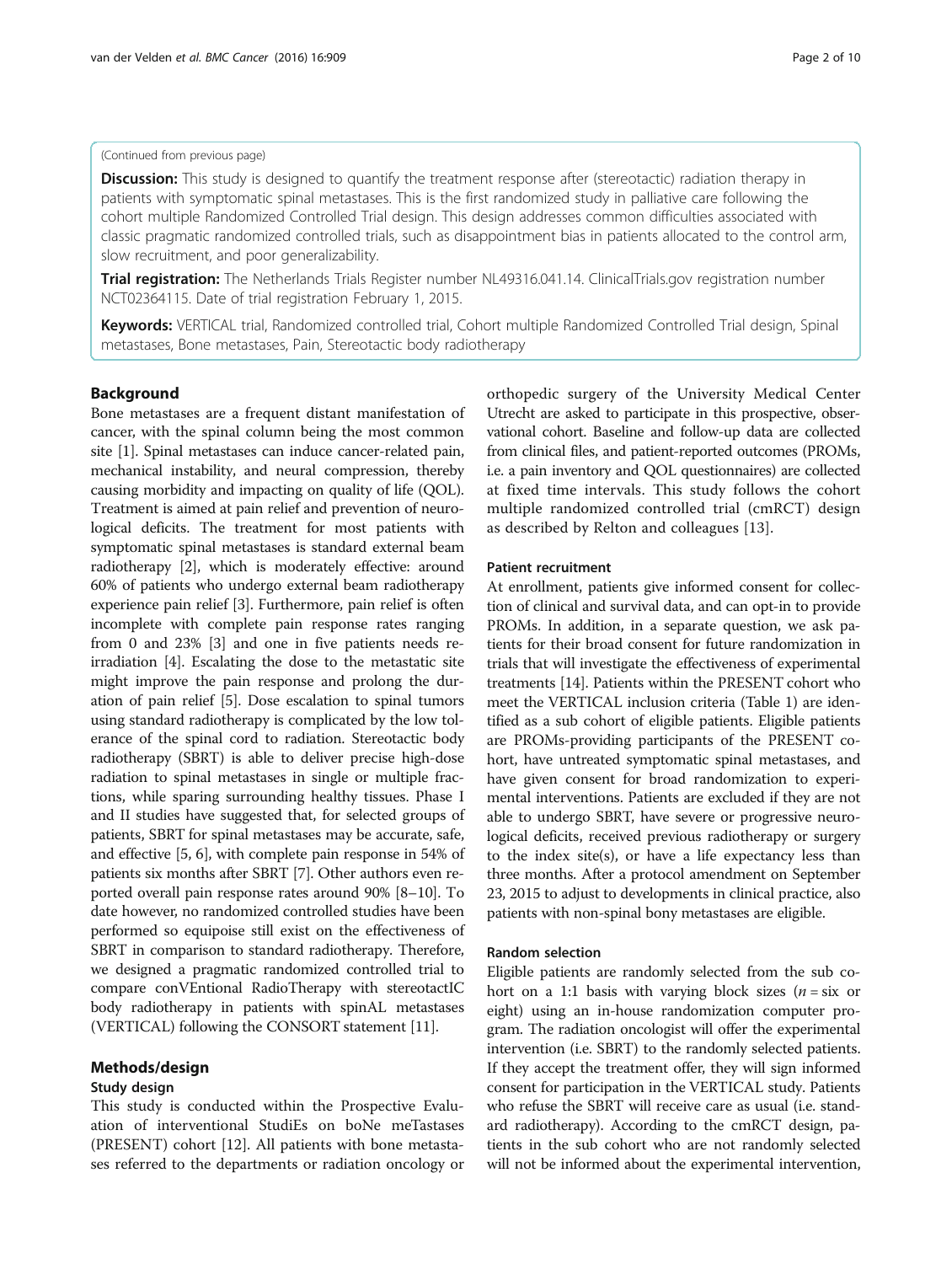# <span id="page-2-0"></span>Table 1 Selection criteria for the VERTICAL study

| Inclusion criteria                                                                                                                      | Exclusion criteria                                                                  |  |  |
|-----------------------------------------------------------------------------------------------------------------------------------------|-------------------------------------------------------------------------------------|--|--|
| Participant in PRESENT cohort                                                                                                           | Lesion in C1, and C2                                                                |  |  |
| Filling out PRESENT-questionnaires                                                                                                      | Contraindication for MRI if MRI is indicated                                        |  |  |
| Broad consent for randomization to experimental interventions                                                                           | Radiosensitive histology such as multiple myeloma                                   |  |  |
| Histologic proof of malignancy                                                                                                          | Unable to undergo SBRT treatment                                                    |  |  |
| Imaging evidence of bone metastases                                                                                                     | Patient with $<$ 3 months life expectancy                                           |  |  |
| For spinal lesions, per lesion no more than 3 consecutive spine segments<br>involved with one unaffected vertebral body above and below | Chemotherapy or systemic radionuclide delivery within 24 h before<br>and after SBRT |  |  |
| No more than 2 painful lesions needing treatment                                                                                        | Previous EBRT or SBRT to same level                                                 |  |  |
| For spinal lesions, no compression of spinal cord                                                                                       | For spinal lesions, unstable spine requiring surgical stabilization                 |  |  |
| No or mild neurological signs <sup>a</sup>                                                                                              | Severe, worsening or progressive neurological deficit                               |  |  |
| $KPS > 50$ and pain score $> 3^b$                                                                                                       |                                                                                     |  |  |

VERTICAL randomized controlled trial comparing conVEntional RadioTherapy with stereotactIC body radiotherapy in patients with spinAL metastases; PRESENT Prospective Evaluation of interventional StudiEs on boNe meTastases (PRESENT) cohort; MRI magnetic resonance imaging; SBRT stereotactic body radiotherapy; EBRT external beam radiotherapy; KPS Karnofsky performance score

<sup>a</sup>radiculopathy, dermatomal sensory change, and muscle strength of involved extremity is Medical Research Counsil (MRC) 4/5 b<sub>on a scale from 0 to 10</sub>

nor will they be informed about their participation in the control arm of the VERTICAL study. Outcomes in randomly selected patients are compared with the outcomes in eligible patients not randomly selected who received standard radiotherapy (Fig. 1).

# Standard radiotherapy

Standard radiotherapy for symptomatic bony metastases consists of single fraction external beam radiotherapy of 8 Gray (Gy). The radiation oncologist might however choose a multi-fraction regime of 30 Gy in 10 fractions if the patient has a favorable primary tumor (i.e. breast or prostate cancer), a Karnofsky performance score (KPS) of 80–100%, and absence of visceral or brain metastases. The radiation dose distribution usually consists of a single field in posteroanterior direction with the normalization point (100% isodoseline) at 6 cm for a 6 MV photon beam and at 6 or 7 cm for a 10 MV photon beam. The vertebral



(i.e. the control arm, brown boxes)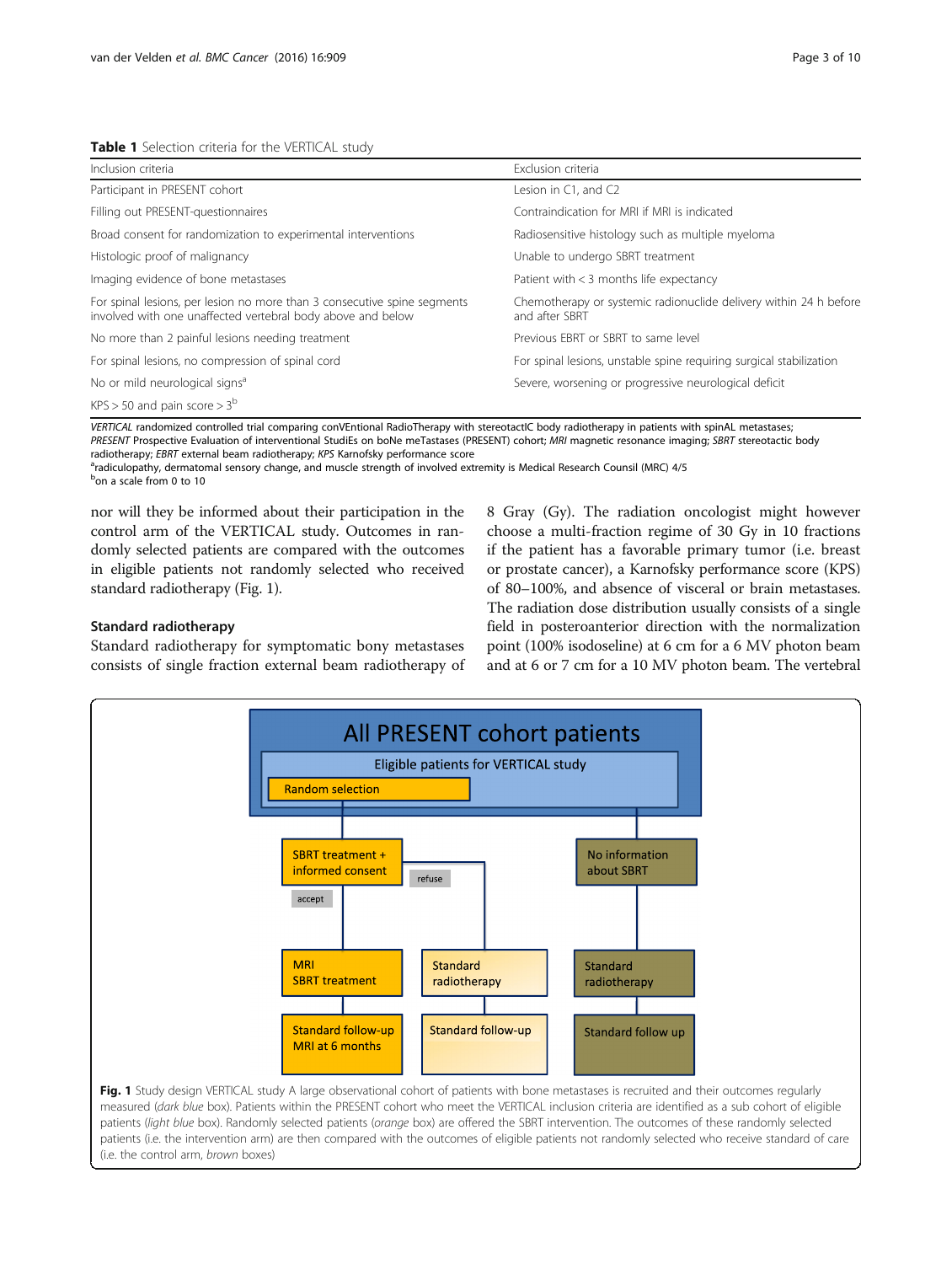body should at least receive 80% of the prescribed dose. If necessary, a field in anteroposterior direction is added to the posteroanterior field. Metastases in the cervical spine are usually treated with two lateral opposing fields. The leafs of the multileaf collimator are used to adjust the shape of the treatment field. Prior to treatment, cone beam computed tomography (CBCT) scan images are obtained to verify that the position of the patient is correct with regard to the planning computed tomography (CT). Currently, our department is working on the clinical implementation of auto-planning for single fraction treatment of patients with bone metastases. Automatic treatment plans will then be delivered to the spinal metastases using intensity-modulated radiation therapy (IMRT) technique.

## Stereotactic body radiotherapy

Patients in the experimental arm undergoing SBRT are immobilized with an S-frame thermoplastic mask in case of skull or cervical spine tumors extending to the upper thoracic (T3) vertebral body. In case of lower thoracic and lumbar lesions, and rib and pelvic lesions, they are immobilized using a vacuum mattress (BlueBAG™, Elekta, Stockholm, Sweden). Magnetic resonance imaging (MRI) is used to delineate the gross tumor volume (GTV), clinical target volume (CTV), and the organs at risk (OAR). We use MRI guidance to deliver stereotactic radiotherapy to the visible metastasis (i.e. GTV) exclusively. With the aid of T1 weighted, T2 weighted, and diffusion weighted imaging (DWI) sequences, it is possible to delineate the GTV accurately [[15](#page-8-0), [16](#page-8-0)]. Adjacent normal appearing bone may harbor subclinical disease and could potentially serve as a source for a local recurrence [\[17\]](#page-8-0). Therefore, the bony compartment containing the GTV (i.e. the CTV, which consists of the entire vertebral body, pedicle, transverse process, lamina, or spinous process) is prescribed 8 Gy in order to treat subclinical disease whereas the metastasis receives 18 Gy (Fig. 2). This simultaneous integrated boost approach has the potential advantage of lowering the risk of vertebral compression fractures by sparing the unaffected, healthy bone tissue surrounding the metastasis while also treating subclinical disease. When necessary, an

equivalent dose may be given using another fractionation schedule: 30 Gy in three fractions to the visible metastasis with 15 Gy in three fractions to the bony compartment or 35 Gy in five fractions with 20 Gy in five fractions to the bony compartment. Possible reasons to fractionate the dose might be proximity of visible metastasis to the spinal cord or more than two consecutive spine segments involved. Treatment planning is performed on pretreatment CT and MRI scans that are co-registered to yield information on all relevant structures for assessing dose distribution. Volumetric modulated arc therapy (VMAT) treatment plans are generated for SBRT patients. Dose constraints are set for the OAR based on institution specific guidelines. These constraints, and particularly the constraint of the spinal cord, are of primary concern. If necessary, dose deliverance to the GTV will be limited in order to meet these constraints [[18](#page-8-0)]. For all patients, an online CBCT scan is acquired with the patient in treatment position on the treatment couch just before start of the irradiation. The CBCT scan yields the exact position of the bony anatomy and is registered to the pretreatment CT and MRI data. The alignment of the patient, or more specifically the affected vertebra bodies, on the CBCT scan is compared with the pre-treatment CT and MRI scans. After possible correction a second CBCT is performed between the two VMAT arcs. A third CBCT is taken post-treatment to document stability of the target during treatment.

### Primary endpoint

Primary endpoint of this study is complete or partial pain response at three months. Pain response is defined according to the International Bone Metastases Consensus Endpoints for Clinical Trials (Table [2](#page-4-0)) [[19\]](#page-8-0). A pain score of zero with no concomitant increase in analgesic intake compared to baseline is defined as complete response. Partial response is pain reduction of at least two points on a scale of 0–10 without increase in analgesic intake and/or analgesic reduction of at least 25% from baseline without an increase in pain. Pain progression is defined as an increase in pain score of at least two points above baseline with stable analgesic use and/or as

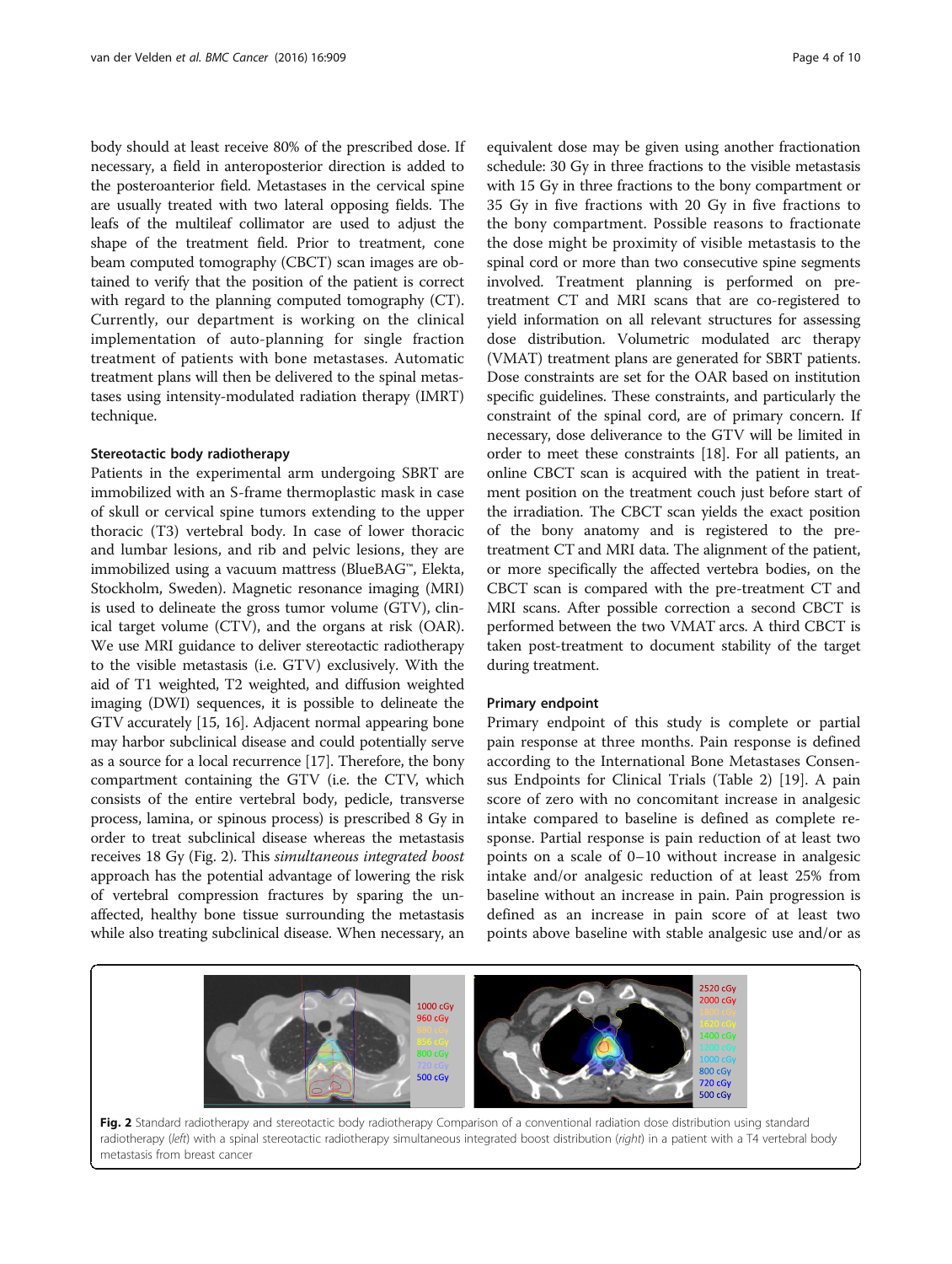<span id="page-4-0"></span>Table 2 Response rate to radiotherapy according to the international consensus [[19](#page-8-0)]

| Responders                |                                                                                                                      |
|---------------------------|----------------------------------------------------------------------------------------------------------------------|
| Complete response         | Pain score of 0 and stable or reduced OMED                                                                           |
| Partial response          | Pain reduction of 2 points on a 0-10 scale or<br>more and/or OMED reduction by 25% or more                           |
| Non-responders            |                                                                                                                      |
| Pain progression          | Increase of 2 points on a 0-10 scale or more above<br>baseline, and/or OMED increased by 25% or more                 |
| Indeterminate<br>response | Any response including stable disease that is not<br>captured by complete or partial response or pain<br>progression |

OMED daily oral morphine equivalent

an increase of at least 25% in analgesic use compared to baseline with at least stable pain scores. All responses not captured with complete and partial response or pain progression are considered indeterminate response. Pain is measured by the Brief Pain Inventory (BPI), which has been validated for use in advanced cancer patients to assess pain and functional interference stemming from bone metastases [[20\]](#page-8-0).

## Secondary endpoints

Secondary endpoints include local tumor control, duration of pain response, toxicity, vertebral compression fractures, QOL, and overall survival. Evaluation of local tumor control will be based on imaging acquired during follow-up. Duration of pain response starts at response until pain progression or end of follow-up using information provided by the BPI. A radiation oncologist records toxicity according to the National Cancer Institute's Common Terminology Criteria for Adverse Events, version 4.0 [[21](#page-8-0)] six weeks after radiation treatment. Toxicity occurring after 6 weeks, (serious) adverse events (SAEs), and hospitalization are registered in the context of the PRESENT cohort. Information about toxicity is based on clinical follow-up data and biannual patient-administered questionnaires on health status and hospitalization. All patients in the SBRT arm undergo an additional MRI scan six months after radiation in order to assess vertebral compression fractures. Since most compression fractures occur four months after radiation treatment [\[22\]](#page-8-0), this 6 month-MRI captures most incidents. In case of clinical suspicion of a vertebral compression fracture, obtaining the MRI scan will be advanced as deemed appropriate. Quality of life is measured by the EORTC QLQ-C15-PAL general questionnaire [[23](#page-8-0)] and the bone metastasesspecific module, the EORTC QLQ-BM22 [\[24\]](#page-8-0). The EORTC QLQ-C15-PAL is an abbreviated 15-item version of the EORTC QLQ-C30 specially developed for use in palliative care. In order to evaluate the cost-effectiveness, patients are also provided with the EQ-5D questionnaire. Patients fill out these QOL questionnaires and the BPI

before the start of radiation treatment (baseline) and after one, two, three, and six months, and every six months thereafter. The BPI is provided after two and six weeks as well. We make use of the digital patient tracking system PROFILES, so patients are able to complete the questionnaires online after secured login [\[25](#page-8-0)]. Overall survival is monitored within the PRESENT cohort by clinical follow-up and via an electronic link with the Municipal Personal Records Database.

## Safety

We will report treatment induced SAEs within 15 days following notification through a government based internet portal to the accredited institutional review board that approved the protocol. Treatment induced SAEs that result in death or are life threatening will be reported within seven days.

## Sample size considerations

Based on the most recent meta-analysis, we expect a pain response in 60% of patients following standard radiotherapy [[3\]](#page-8-0). Pain response after stereotactic radiotherapy is assumed to be 85% [\[8](#page-8-0), [9\]](#page-8-0). We expect that approximately 90% of patients who are offered SBRT treatment, will accept the offer. Cross-over from control arm to the SBRT treatment arm is extremely unlikely, since only patients who are randomly selected to receive SBRT are informed about the treatment. Taking a onesided  $\alpha$  of 5% and a power of 80%, we require 49 patients per treatment arm to show a statistically significant difference of 15% in pain response. The reason to choose a one sided  $\alpha$  is that, although improbable, inferior pain response after stereotactic treatment would lead to the same action as no difference at all between the two treatment regimen. This is because the SBRT treatment will only be implemented if it is significantly better than the usual care, since SBRT treatment is more complex, less convenient for patients, and more expensive than standard radiotherapy. Finally, to allow for a 10% drop out rate, recruitment of 55 patients per group is intended. We expect to complete recruitment within 18 months based on the number of patients we treat in our center annually.

## Data analysis

Data will be analyzed according to the intention to treat principle. Data of eligible patients who were randomly offered stereotactic radiotherapy will be compared with eligible patients who were not randomly selected and received standard radiotherapy. In case of dropout (i.e. patients not surviving longer than three months or patients unable to provide pain scores and analgesic use), a worst-case analysis will be performed: dropped-out patients will be classified as non-responders. In case of substantial refusal of the SBRT offer in the intervention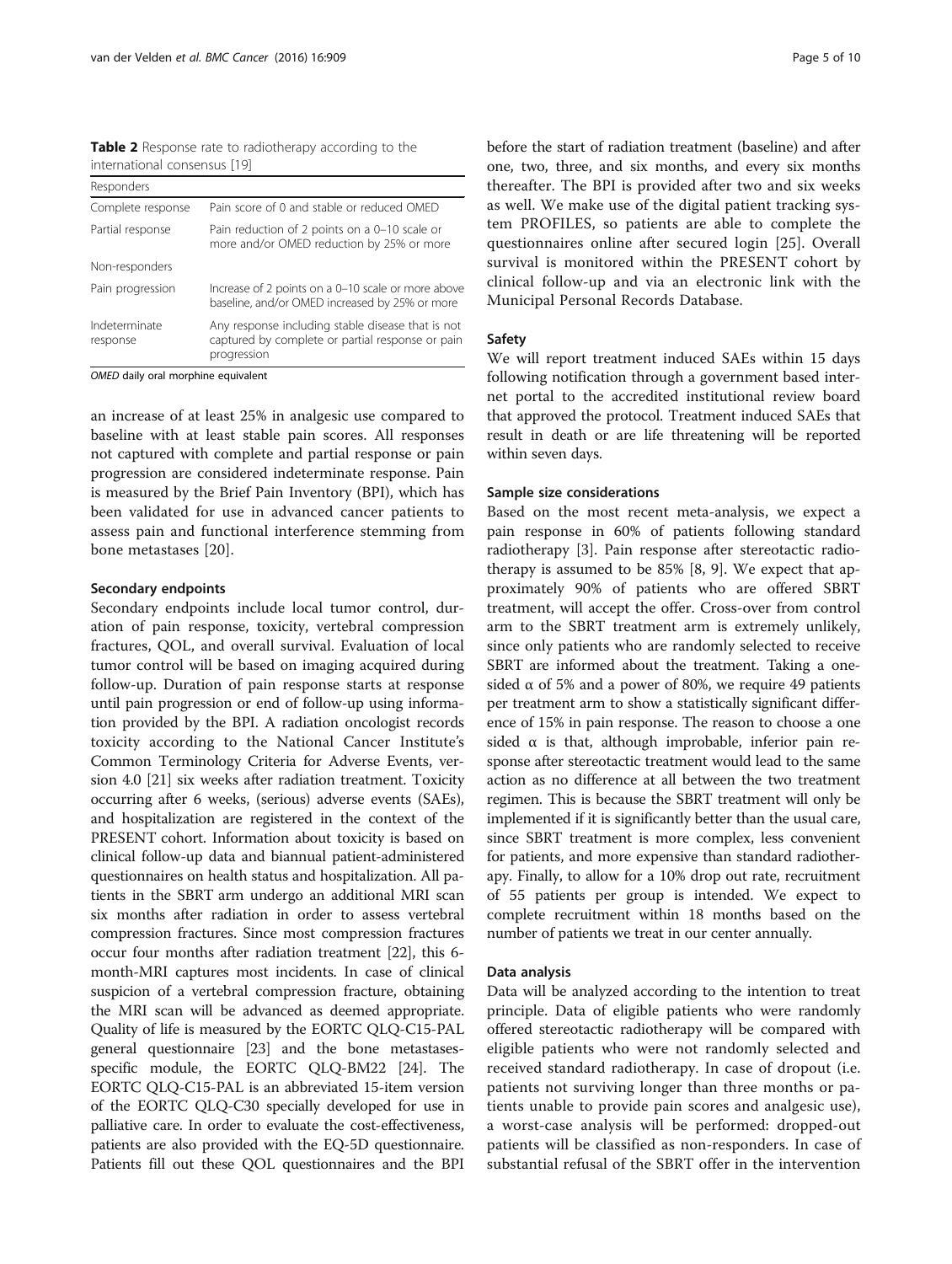arm, instrumental variable analysis will be used to account for non-compliance [\[26](#page-8-0)]. The primary outcome (i.e. proportion of patients with response to radiotherapy) will be presented in absolute numbers and proportions. Differences in pain response will be compared by  $\chi$ 2 test. If randomization fails, imbalances between baseline characteristics will be adjusted by logistic regression analysis. Differences in duration of response and overall survival will be analysed by Kaplan-Meier analysis and log rank test. Toxicity will be presented as the overall incidence of grade 3–4 toxicity and incidence of vertebral compression fractures. Differences will be tested with the χ2 test. A comparison in QOL will be made between the baseline QOL and at predefined intervals after treatment. A change of 10% of the scale breadth will be considered a clinically relevant change of QOL [\[27\]](#page-8-0). Data will be presented as improved ( $\geq 10\%$  increase), stable, or worsened ( $\geq 10\%$ decrease) QOL. We will evaluate the pattern of QOL as a continuous outcome over time using mixed models. Differences with a  $P$ -value <0.05 will be considered statistically significant. We have planned to perform an interim analysis after inclusion of half of the patients (i.e. 55 patients) when they have completed their follow up (i.e. three months pain assessment).

# **Discussion**

In this report, we present the rationale and design of the VERTICAL trial. In this randomized study, we investigate whether SBRT can increase the proportion of patients with (complete or partial) pain response. Although standard radiotherapy is moderately effective in achieving pain relief in most patients with spinal metastases, up to 40% of patients do not experience any pain relief and complete response occurs in only 30% of responders [[3\]](#page-8-0). Presently, it is not exactly understood why some patients do not respond (adequately) to standard radiotherapy. A factor that may play a role in the suboptimal response to standard radiotherapy is the way the radiation dose is delivered. Barton and colleagues [\[28\]](#page-8-0) showed that the dose received by the vertebral column using standard radiation techniques varies by up to 50%. For instance, when using a direct posteroanterior field to deliver 8 Gy at a depth of 5 cm, metastases located in deep vertebrae receive less than 50% of the prescribed dose. This is important, since 4 Gy in one fractions is proven to be less effective than 8 Gy [[29](#page-8-0)–[31\]](#page-8-0). If there is indeed a threshold dose below which pain relief is less likely and of slower onset, it may be important to ensure that the vertebral metastasis receives the dose intended. However, the low tolerance of the spinal cord to radiation limits the standard radiation dose to a level that below the optimal therapeutic dose thus providing a less than optimal response. Precise confinement of the radiation dose, even including dose escalation in addition, should increase the

probability of pain relief while the risk of injury to the spinal cord is minimized. Several retrospective and prospective phase II studies have indeed shown the safety and efficacy of SBRT in spinal metastases [[5](#page-8-0), [6\]](#page-8-0).

Most studies on spinal SBRT included a heterogeneous patient population, including previously unirradiated patients, patients who needed reirradiation, and postoperative SBRT, and these categories include patients with or without solitary spine metastases [\[8](#page-8-0), [32](#page-8-0)]. We include all unirradiated patients with spinal metastases including patients with diffuse metastases, and mild neurological complaints. In this way, we deliberately chose a pragmatic approach since we expect that this would be the patient population that is going to be treated once the benefits of SBRT would have been established. In order to investigate the effect of SBRT without the effect of additional treatments, we however exclude patients who received previous standard or stereotactic body radiotherapy or surgery to the index site. As pragmatic trials investigate the effectiveness of medical treatment strategies under usual conditions, the standard strategy (i.e. 8 Gy in a single fraction, or for selected patients 30 Gy in 10 fractions) will be compared to the SBRT strategy (which includes more dose schedules). Still, the biological effective dose (BED) of the three dose regimen is much higher compared to the BED of the conventional dose regimen. If there is a difference in pain response after SBRT compared to standard radiotherapy, we should be able to detect that differences despite the use of multiple radiation dose schedules. Traditionally, stereotactic radiotherapy in metastatic bone disease is intended for patients with spinal metastases. However, SBRT is increasing being applied in the treatment of non-spine osseous metastases [[33](#page-8-0)]. Since spinal metastases are similar to non-spine osseous metastases in terms of bone involvement and pain relief after standard radiotherapy [\[34](#page-8-0), [35](#page-8-0)], the response after SBRT in spinal and non-spine osseous metastases is likely to be similar as well. Therefore, we have extended the VERTICAL inclusion criteria to patients with non-spinal bony metastatic disease.

To our knowledge, six other randomized studies on spinal SBRT are currently being conducted (Table [3](#page-6-0)) [[36](#page-9-0)–[41](#page-9-0)]. Only two other trials require both CT and MRI imaging for the delineation of the spinal metastases [[37](#page-9-0), [38](#page-9-0)], however, these trials delineate the whole bony compartment (i.e. the CTV) that contains the metastasis instead of using an simultaneous integrated boost approach. They also have strict instructions on how to apply the standard and stereotactic body radiotherapy in contrast to our more pragmatic approach, offering radiation oncologists leeway in fractionation schedule. Furthermore, the VERTICAL trial distinguishes itself from these trials by applying the cmRCT design. The cmRCT design was proposed as a variant of classic pragmatic randomized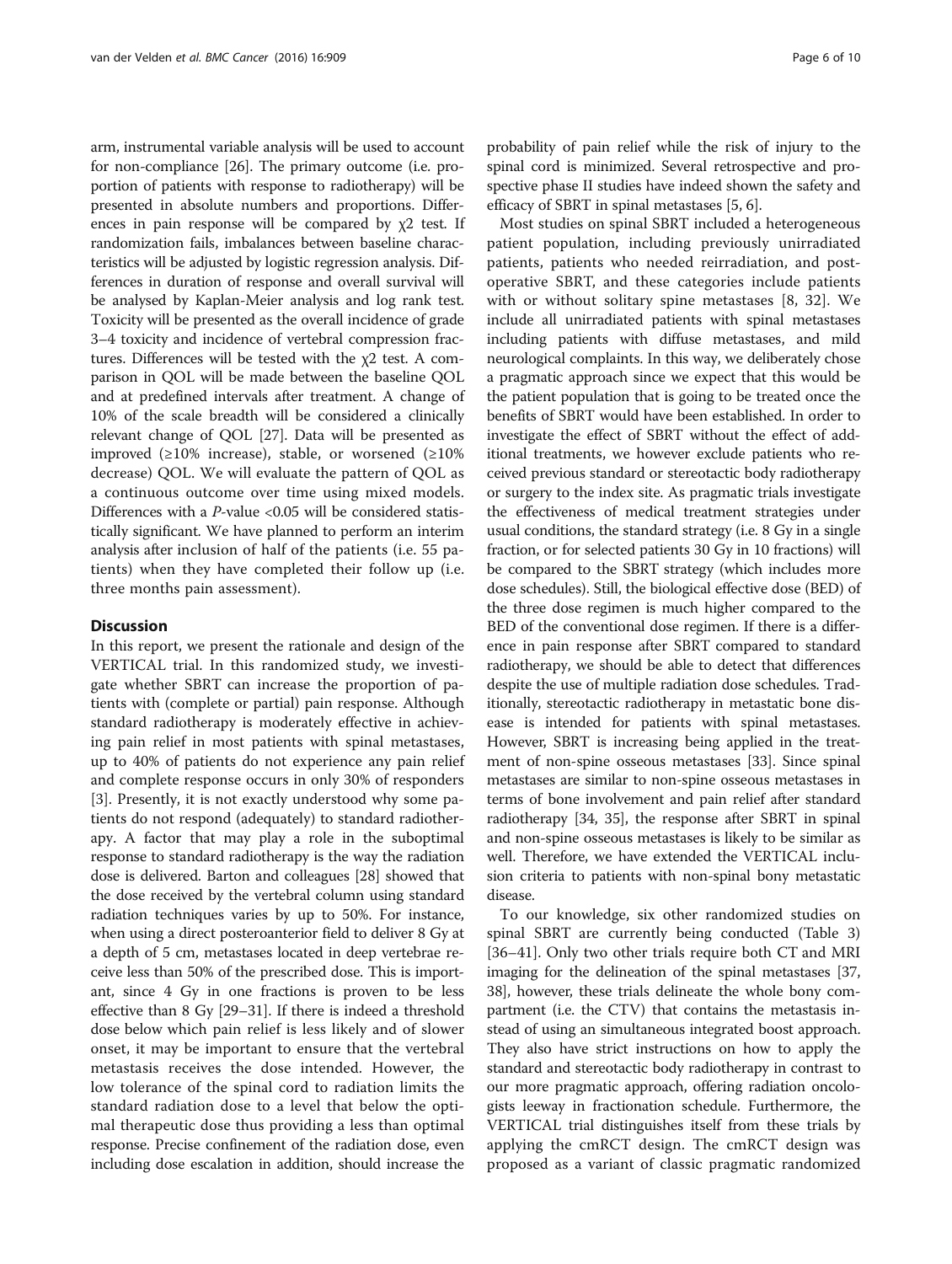|                                                        | <b>Fable J</b> Handonnized that's On Juni TOI Spinial Intetastases |                                                                                                               |                                                                                                                                                       |                                                                                 |                                                                                                                        |  |  |  |  |
|--------------------------------------------------------|--------------------------------------------------------------------|---------------------------------------------------------------------------------------------------------------|-------------------------------------------------------------------------------------------------------------------------------------------------------|---------------------------------------------------------------------------------|------------------------------------------------------------------------------------------------------------------------|--|--|--|--|
| Name, institution                                      | Start date, sample<br>size                                         | Patients                                                                                                      | SBRT treatment                                                                                                                                        | Comparator                                                                      | Primary Endpoint                                                                                                       |  |  |  |  |
| Mahadevan et al. [36]<br>Beth Israel Deaconess MC      | $01 - 2012$<br>81                                                  | Number of sites not stated; Pain $\geq 5$ ;<br>No rapid neurologic decline                                    | Total dose unknown in 1, 3, or<br>5 fractions; No more information<br>provided                                                                        | Standard EBRT in 10 fractions                                                   | Pain response <sup>b</sup>                                                                                             |  |  |  |  |
| RACOST [37]<br>Radboud UMC Nijmegen                    | $06 - 2015$<br>382                                                 | Number of sites not stated; May<br>have other visceral metastases:<br>Pain $\geq$ 5;<br>No neurologic deficit | Any modern system; 20 Gy in one<br>fraction; Delineation with MRI and CT;<br>Target volume is GTV, with bony CTV<br>expansion, PTV margin $\leq$ 3 mm | Standard EBRT single dose of<br>8 Gy, no restrictions to radiation<br>technique | Pain response taking administration<br>of opioids into account <sup>b</sup>                                            |  |  |  |  |
| RTOG 0631 [38]<br>Henry Ford Hospital                  | $11 - 2011$<br>395                                                 | Up to 3 spinal sites; May have other<br>visceral metastases; Pain $\geq$ 5; No<br>rapid neurologic decline    | IMRT or other dose painting technique;<br>16 or 18 Gy in one fraction; Delineation<br>with MRI and CT; Target volume is<br>involved VB                | Standaard EBRT single dose of<br>8 Gy, 2D and 3D conformal<br>therapy           | Pain response (increase or decrease<br>of $\geq$ 3 points) at 3 months                                                 |  |  |  |  |
| SMART [39] Heidelberg<br>University                    | $12 - 2014$<br>60                                                  | Up to 2 spinal sites; No neurologic<br>deficit                                                                | IMRT; 24 Gy in one fraction; Delineation<br>with CT; Target volume is involved VB<br>with PTV margin                                                  | Standard EBRT 30 Gy in 10<br>fractions, 3D conformal planning                   | Pain response (increase or decrease<br>of $> 2$ points) at 3 months                                                    |  |  |  |  |
| SPIN-MET [40] University of<br>Erlangen-Nürnberg       | $03 - 2013$<br>155                                                 | Number of sites not stated; May<br>have other visceral metastases:<br>No rapid neurologic decline             | 36 Gy in 12 fractions plus integrated<br>boost 48 Gy in 12 fractions; No<br>more information provided                                                 | Conventional EBRT 30 Gy in<br>10 fractions                                      | Tumor control defined as time to<br>progression on MRI                                                                 |  |  |  |  |
| Tingting et al. [41] Cancer<br>Hospital of Shantou UMC | $03 - 2014$<br>100                                                 | Up to 3 spinal sites                                                                                          | 24 Gy in 2 fractions; No more<br>information provided                                                                                                 | Conventional EBRT 30 Gy in 1<br>0 fractions                                     | Pain response taking administration<br>of opioid into account <sup>p</sup>                                             |  |  |  |  |
| VERTICAL<br>University Medical Center<br>Utrecht       | $01 - 2015$<br>110                                                 | Up to 2 spinal sites; May have<br>other visceral metastases; Pain $\geq$ 3;<br>no rapid neurologic decline    | VMAT; 18 Gy in one fraction or<br>fractionated equivalent; Delineation<br>with MRI and CT; Target volume with<br>simultaneous integrated<br>boost     | Standard of care for standard<br>radiotherapy                                   | Pain response (increase or decrease<br>of $\geq$ 2 points) taking administration<br>of opioid into account at 3 months |  |  |  |  |

<span id="page-6-0"></span>Table 3 Randomized trials on SBRT for spinal metastases<sup>a</sup>

CT computed tomography, CTV clinical target volume, EBRT external beam radiotherapy, IMRT image guided radiotherapy, GTV gross tumor volume, MC medical center, MRI magnetic resonance imaging, PTV planning target volume, VB vertebral body

<sup>a</sup> Excluding studies on oligometastases including spinal oligometastatic disease, comparing surgery with SBRT, and studies including non-spinal lesions as well

<sup>b</sup>Time point at which endpoint is measured not given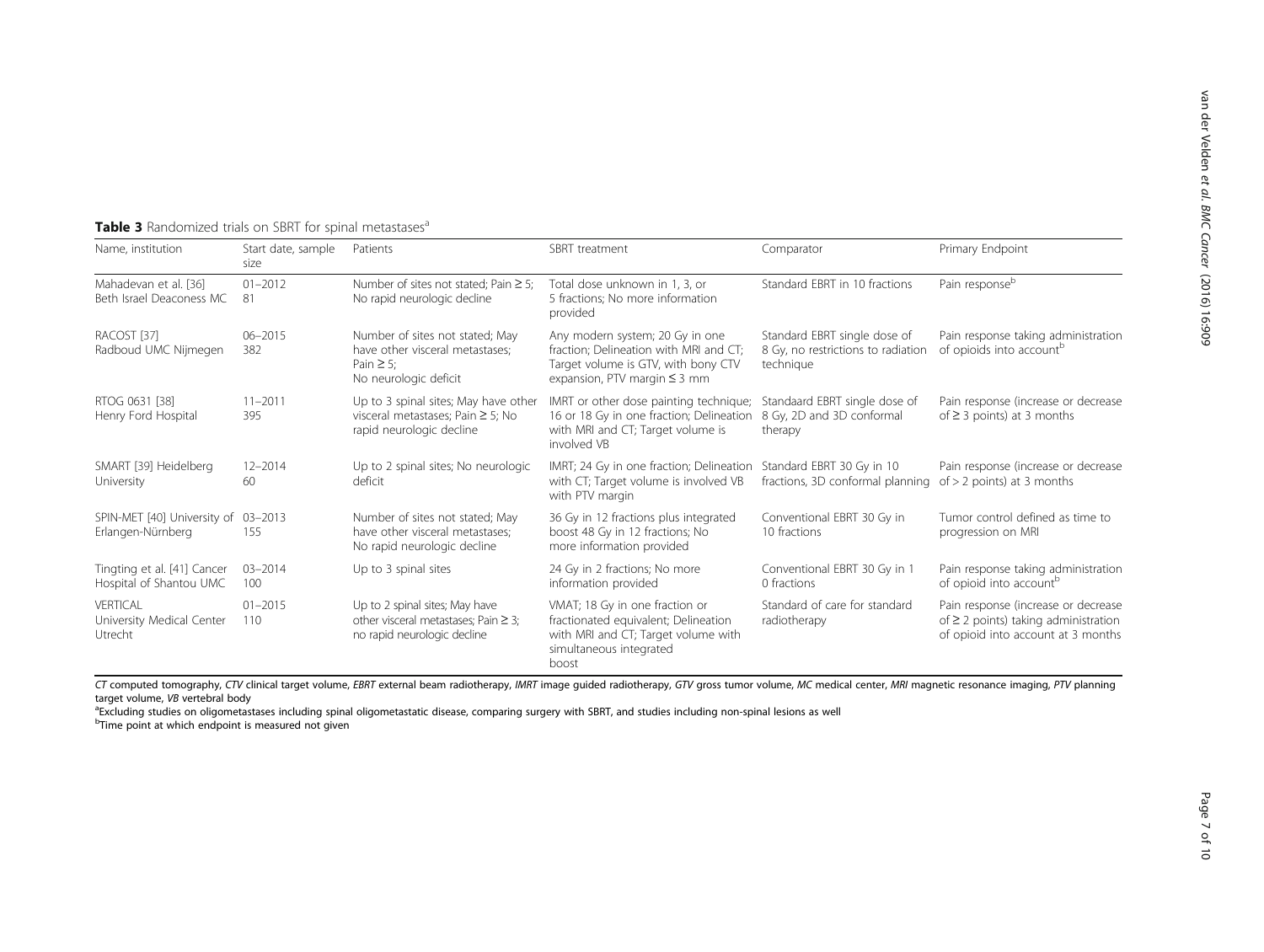controlled trials (RCTs) and addresses some common difficulties associated with those RCTs, such as disappointment bias, drop-outs, slow recruitment, and poor generalizability [[13\]](#page-8-0). Patients and doctors often have a strong preference for the experimental treatment that has not proven to, but is expected to be superior. Investigators of the RTOG 0631 trial indeed experience that patients and their physicians prefer the SBRT treatment over standard radiotherapy [Samuel Ryu, personal communication]. Consequently, patients allocated to the standard arm may show disappointment when reporting outcomes. This is of particular concern since the primary endpoint consists of a subjective outcome (i.e. pain scores). By using the cmRCT design however, control patients are unaware of being allocated to the control arm, which will prevent disappointment bias in observed outcomes. Furthermore, standard of care is likely to be unaffected by treatment allocation and will therefore better resemble routine practice. We also expect lower drop-outs rates since patients in the control arm are not likely to withdraw from standard care, which may be of particular interest in this fragile patient population. Because of this fragility, researchers in this field should make an effort to optimize recruitment rates. The use of the cmRCT design may foster recruitment rates by its unique informed consent procedure. A reason not to take part in classic randomized studies might be that patients cannot be guaranteed to receive the desired experimental treatment. Furthermore, once participating, patients are often allowed to participate in one trial at a time only. By contrast, patients participating in a cmRCT study give broad informed consent to participate in randomized trials, but not to specific trials which may increase recruitment rates. Moreover, the cmRCT cohort offers an infrastructure which allows the conduct of randomized trials simultaneously. Finally, recruitment in cohort studies is usually more manageable compared with recruitment in RCTs. The inclusion rates in the PRESENT cohort for example are promising: the participation rate is 83%, and 88% of the participating patients have given informed consent for broad randomization to experimental interventions. The use of a cohort in cmRCT studies offers more potential advantages. Palliative patients willing to participate in randomized trials often represent a relatively healthier and higher-educated subgroup. By using a cohort as a recruitment pool for RCTs, a more routine population is included since recruitment for cohort studies is generally less selective. Moreover, the cohort provides information on baseline characteristics and outcome measurements (i.e. the regular cohort measures) of drop-outs, which is essential in the data analysis. Patients allocated to the control arm, are cohort participants who receive the current standard of care

(i.e. standard radiotherapy in the PRESENT case). In our department, the standard of care for patients with bone metastases will change from standard radiotherapy to automatically generated conformal treatment plans. Would the VERTICAL trial have been conventionally conducted, this could have been problematic since control patients in the VERTICAL trial would then have been withhold from standard of care. However, the cmRCT design has the advantage that experimental interventions are compared with the most up-to-date standard of care, instead of competing with outdated treatments, which is often the case in completed classic RCTs. Finally, a valuable feature of the cmRCT design is the opportunity to evaluate and quantify the acceptance rates of the offered treatment (i.e. SBRT). This offers new insights into patient preferences and reasons for refusal of SBRT. We feel that prevention of disappointment bias, more efficient and less selective patient recruitment, up-to-date standard of care, and quantifying patients' preference could significantly improve trials conducted according to the cmRCT design.

In conclusion, the VERTICAL study is a pragmatic randomized trial, following the cmRCT design, which compares stereotactic radiotherapy with standard radiotherapy in patients with spinal metastases in terms of pain response, with the ultimate goal to improve quality of life.

#### Abbreviations

BED: Biological effective dose; BPI: Brief pain inventory; CBCT: Cone beam computed tomography; cmRCT: Cohort multiple randomized controlled trial design; CT: Computed tomography; CTV: Clinical tumor volume; EORTC: European organization for research and treatment of cancer; GTV: Gross tumor volume; Gy: Gray; IMRT: Intensity-modulated radiation therapy; KPS: Karnofsky performance score; MRI: Magnetic resonance imaging; MV: Megavoltage; OAR: Organs at risk; PRESENT: Prospective evaluation of interventional StudiEs on boNe meTastases cohort; PROFILES: Patient reported outcomes following initial treatment and long term evaluation of survivorship; PROMs: Patient-reported outcomes; QOL: Quality of life; RCT: Randomized controlled trial; SAE: Serious adverse event; SBRT: Stereotactic body radiotherapy; VERTICAL: Comparison of conVEntional RadioTherapy with stereotactIC body radiotherapy in patients with spinAL metastases; VMAT: Volumetric modulated arc therapy

### Acknowledgements

The authors wish to thank dr. Arjun Sahgal for his valuable advice in the concept and design of the VERTICAL trial.

### Funding

Not applicable.

#### Availability of data and materials

Not applicable – data collection is still ongoing.

#### Authors' contributions

JMvdV participated in design of the study, coordinated study procedures and drafted the manuscript. HMV participated in design of the study, and revised the manuscript critically. ES and JH designed the technical treatment strategy and calculated treatment plan parameters. ASG coordinated study procedures, and revised the manuscript critically. WSCE, NK and JJV helped design the study. MvV participated in the study design and coordination and revised the manuscript critically. All authors read and approved the final manuscript.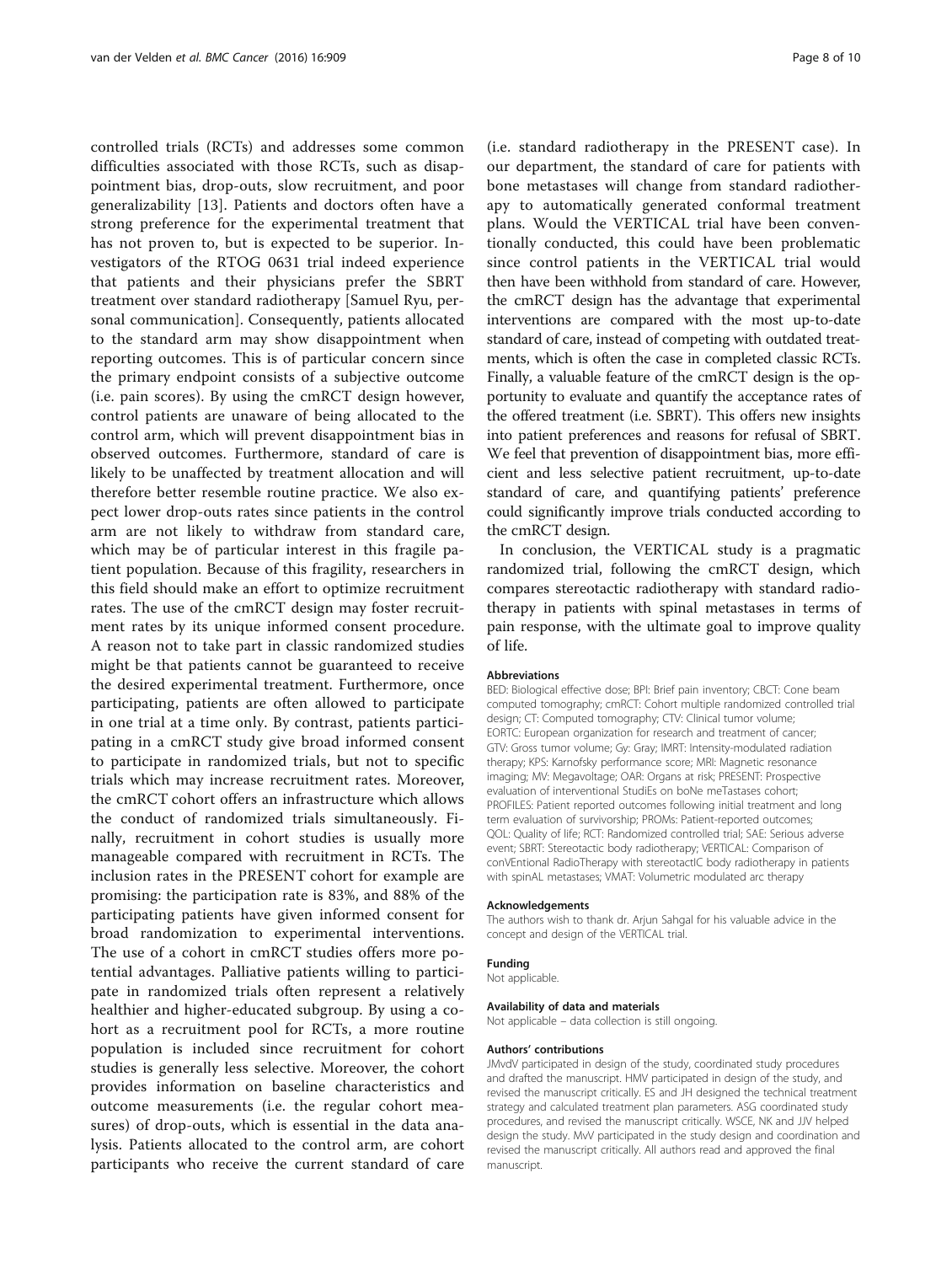### <span id="page-8-0"></span>Competing interests

The authors declare that they have no competing interests.

#### Consent for publication

Not applicable.

### Ethics approval and consent to participate

Institutional review board approval was obtained separately for both the PRESENT cohort (particularly the cmRCT infrastructure) and the VERTICAL study from the ethical committee of the University Medical Center Utrecht (reference numbers 13-261 and 14-275, respectively). The PRESENT cohort is published under NCT02356497 and the VERTICAL study under NCT02364115 on ClinicalTrials.gov. Written informed consent is obtained from all participants.

### Trial status

The study protocol was approved by the institutional review board in November 2014. Recruitment started in January 2015 and is currently ongoing.

#### Author details

<sup>1</sup>Department of Radiation Oncology, University Medical Center Utrecht, Heidelberglaan 100, 3584 CX, Utrecht, The Netherlands. <sup>2</sup>Julius Center for Health Sciences and Primary Care, University Medical Center Utrecht, Utrecht, The Netherlands. <sup>3</sup>Department of Orthopedic Surgery, University Medical Center Utrecht, Utrecht, The Netherlands.

# Received: 29 September 2015 Accepted: 10 November 2016 Published online: 21 November 2016

#### References

- 1. Coleman RE. Clinical features of metastatic bone disease and risk of skeletal morbidity. Clin Cancer Res. 2006;12:6243s–9s.
- Lutz S, Berk L, Chang E, Chow E, Hahn C, Hoskin P, et al. Palliative radiotherapy for bone metastases: an ASTRO evidence-based guideline. Int J Radiat Oncol Biol Phys. 2011;79:965–76.
- 3. Chow E, Zeng L, Salvo N, Dennis K, Tsao M, Lutz S. Update on the systematic review of palliative radiotherapy trials for bone metastases. Clin Oncol. 2012;24:112–24.
- 4. Huisman M, van den Bosch MA, Wijlemans JW, van Vulpen M, van der Linden YM, Verkooijen HM. Effectiveness of reirradiation for painful bone metastases: a systematic review and meta-analysis. Int J Radiat Oncol Biol Phys. 2012;84:8–14.
- 5. Sahgal A, Larson DA, Chang EL. Stereotactic body radiosurgery for spinal metastases: a critical review. Int J Radiat Oncol Biol Phys. 2008;71:652–65.
- 6. Bhattacharya IS, Hoskin PJ. Stereotactic body radiotherapy for spinal and bone metastases. Clin Oncol. 2015;27:298–306.
- 7. Wang XS, Rhines LD, Shiu AS, Yang JN, Selek U, Gning I, et al. Stereotactic body radiation therapy for management of spinal metastases in patients without spinal cord compression: a phase 1–2 trial. Lancet Oncol. 2012;13:395–402.
- 8. Gerszten PC, Burton SA, Ozhasoglu C, Welch WC. Radiosurgery for spinal metastases: clinical experience in 500 cases from a single institution. Spine. 2007;32:193–9.
- 9. Ryu S, Jin R, Jin JY, Chen Q, Rock J, Anderson J, et al. Pain control by image-guided radiosurgery for solitary spinal metastasis. J Pain Symptom Manage. 2008;35:292–8.
- 10. Lee S, Chun M. Pain relief by cyberknife radiosurgery for spinal metastasis. Tumori. 2012;98:238–42.
- 11. Moher D, Schulz KF, Altman DG. CONSORT. The CONSORT statement: revised recommendations for improving the quality of reports of parallel group randomized trials. BMC Med Res Methodol. 2001;1:2.
- 12. Prospective Evaluation of Interventional Studies on Bone Metastases the PRESENT Cohort. ClinicalTrials.gov NCT02356497. [https://clinicaltrials.gov/](https://clinicaltrials.gov/show/NCT02356497) [show/NCT02356497.](https://clinicaltrials.gov/show/NCT02356497) Accessed 01 Jul 2015.
- 13. Relton C, Torgerson D, O'Cathain A, Nicholl J. Rethinking pragmatic randomised controlled trials: introducing the "cohort multiple randomised controlled trial" design. BMJ. 2010;340:c1066.
- 14. Young-Afat DA, Verkooijen HM, van Gils CH, Elias SG, Van der Velden JM, Burbach JPM, et al. Staged-informed consent in the cohort multiple randomized controlled trial design: rethinking patient-centered informed consent to avoid pre-randomization. Epidemiology. 2016;27:389–92.
- 15. Hamaoka T, Madewell JE, Podoloff DA, Hortobagyi GN, Ueno NT. Bone imaging in metastatic breast cancer. J Clin Oncol. 2004;22:2942–53.
- 16. Sohn MJ, Lee DJ, Yoon SW, Lee HR, Hwang YJ. The effective application of segmental image fusion in spinal radiosurgery for improved targeting of spinal tumours. Acta Neurochir. 2009;151:231–8. discussion 238.
- 17. Chang EL, Shiu AS, Mendel E, Mathews LA, Mahajan A, Allen PK, et al. Phase I/II study of stereotactic body radiotherapy for spinal metastasis and its pattern of failure. J Neurosurg Spine. 2007;7:151–60.
- 18. Kuijper IT, Dahele M, Senan S, Verbakel WF, Volumetric modulated arc therapy versus conventional intensity modulated radiation therapy for stereotactic spine radiotherapy: a planning study and early clinical data. Radiother Oncol. 2010;94:224–8.
- 19. Chow E, Hoskin P, Mitera G, Zeng L, Lutz S, Roos D, et al. Update of the international consensus on palliative radiotherapy endpoints for future clinical trials in bone metastases. Int J Radiat Oncol Biol Phys. 2012;82:1730–7.
- 20. Wu JS, Beaton D, Smith PM, Hagen NA. Patterns of pain and interference in patients with painful bone metastases: a brief pain inventory validation study. J Pain Symptom Manage. 2010;39:230–40.
- 21. National Cancer Institute, National Institutes of Health. Common Terminology Criteria for Adverse Events (CTCAE) v.4 data files. [http://evs.nci.](http://evs.nci.nih.gov/ftp1/CTCAE/About.html) [nih.gov/ftp1/CTCAE/About.html](http://evs.nci.nih.gov/ftp1/CTCAE/About.html). Accessed 01 Jul 2015.
- 22. Sahgal A, Atenafu EG, Chao S, Al-Omair A, Boehling N, Balagamwala EH, et al. Vertebral compression fracture after spine stereotactic body radiotherapy: a multi-institutional analysis with a focus on radiation dose and the spinal instability neoplastic score. J Clin Oncol. 2013;31:3426–31.
- 23. Groenvold M, Petersen MA, Aaronson NK, Arraras JI, Blazeby JM, Bottomley A, EORTC Quality of Life Group, et al. The development of the EORTC QLQ-C15-PAL: a shortened questionnaire for cancer patients in palliative care. Eur J Cancer. 2006;42:55–64.
- 24. Zeng L, Chow E, Bedard G, Zhang L, Fairchild A, Vassiliou V, et al. Quality of life after palliative radiation therapy for patients with painful bone metastases: results of an international study validating the EORTC QLQ-BM22. Int J Radiat Oncol Biol Phys. 2012;84:e337–42.
- 25. Van de Poll-Franse LV, Horevoorts N, van Eenbergen M, Denollet J, Roukema JA, Aaronson NK, Profiles Registry Group, et al. The patient reported outcomes following initial treatment and long term evaluation of survivorship registry: scope, rationale and design of an infrastructure for the study of physical and psychosocial outcomes in cancer survivorship cohorts. Eur J Cancer. 2011;47:2188–94.
- 26. Sussman JB, Hayward RA. An IV for the RCT: using instrumental variables to adjust for intervention contamination in randomised controlled trials. BMJ. 2010;340:c2073.
- 27. Osoba D, Bezjak A, Brundage M, Zee B, Tu D, Pater J, et al. Analysis and interpretation of health-related quality-of-life data from clinical trials: basic approach of the national cancer institute of canada clinical trials group. eur j cancer. 2005;41:280–87.
- 28. Barton R, Robinson G, Gutierrez E, Kirkbride P, McLean M. Palliative radiation for vertebral metastases: the effect of variation in prescription parameters on the dose received at depth. Int J Radiat Oncol Biol Phys. 2002;52:1083–91.
- 29. Hoskin PJ, Price P, Easton D, Regan J, Austin D, Palmer S, et al. A prospective randomised trial of 4 Gy or 8 Gy single doses in the treatment of metastatic bone pain. Radiother Oncol. 1992;23:74–8.
- 30. Jeremic B, Shibamoto Y, Acimovic L, Milicic B, Milisavljevic S, Nikolic N, et al. A randomized trial of three single-dose radiation therapy regimens in the treatment of metastatic bone pain. Int J Radiat Oncol Biol Phys. 1998;42:161–7.
- 31. Hoskin P, Rojas A, Fidarova E, Jalali R, Mena Merino A, Poitevin A, et al. IAEA randomised trial of optimal single dose radiotherapy in the treatment of painful bone metastases. Radiother Oncol. 2015;116:10–4.
- 32. Guckenberger M, Mantel F, Gerszten PC, Flickinger JC, Sahgal A, Létourneau D, et al. Safety and efficacy of stereotactic body radiotherapy as primary treatment for vertebral metastases: a multi-institutional analysis. Radiat Oncol. 2014;9:226.
- 33. Lewis SL, Porceddu S, Nakamura N, Palma DA, Lo SS, Hoskin P, et al. Definitive Stereotactic Body Radiotherapy (SBRT) for Extracranial Oligometastases: An International Survey of >1000 Radiation Oncologists. Am J Clin Oncol. 2015. [Epub ahead of print].
- 34. Hartsell WF, Scott CB, Bruner DW, Scarantino CW, Ivker RA, Roach 3rd M, et al. Randomized trial of short- versus long-course radiotherapy for palliation of painful bone metastases. J Natl Cancer Inst. 2005;97:798–804.
- 35. Howell DD, James JL, Hartsell WF, Suntharalingam M, Machtay M, Suh JH, et al. Single-fraction radiotherapy versus multifraction radiotherapy for